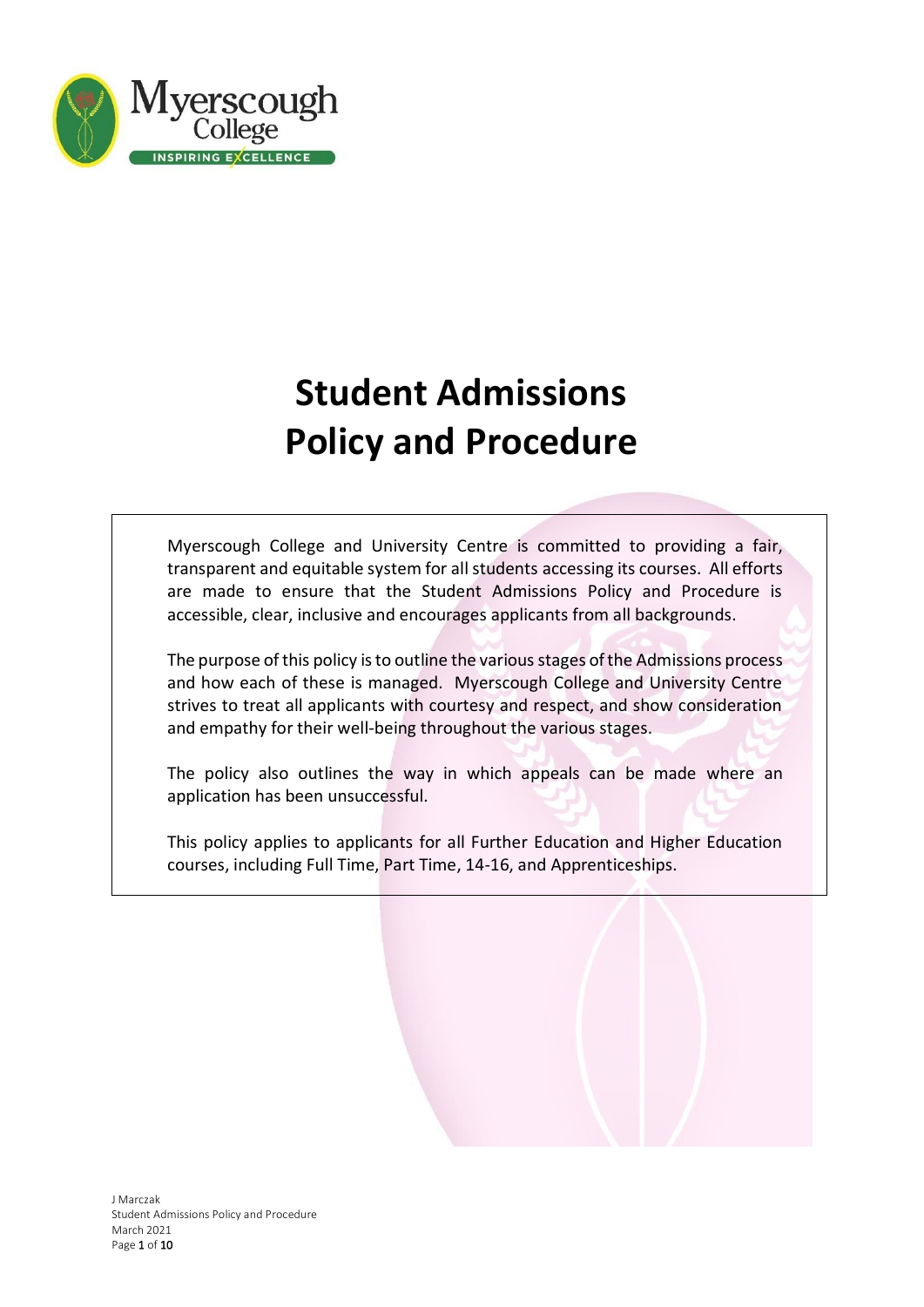## **1. Equality of Opportunity**

- 1.1. Myerscough College and University Centre welcomes applications from all candidates with the potential to succeed and protects individualsfrom discrimination in line with the Equality Act 2010. It is committed to equality of opportunity and aims to ensure everyone has the right to be treated fairly in accordance with the College's Equality, Diversity and Inclusion Policy.
- 1.2. This policy is comprehensive and identifies positive steps to ensure that all applicants' needs are fully considered and that reasonable adjustments are put in place to meet individual needs, where appropriate. Myerscough College and University Centre Myerscough will continue to address barriers that discriminate against people on any grounds.

#### **2. Information, Advice and Guidance to Applicants**

- 2.1. Myerscough College and University Centre Myerscough aims to provide comprehensive, accurate and timely information, advice and guidance to prospective students about the opportunities for study available to them.
- 2.2. The College and University Centre websites and published prospectuses are designed to direct applicants to a central source of information (factsheets or specific webpages), with the whole process being supported by an expertly trained Admissions Team; accessible by phone, live chat, email and face to face.
- 2.3. The College and University Centre holds frequent Course Advice Mornings on our campuses and Virtual Course Advice Events. Admissions staff also support other areas across the team with attendance at career events and UCAS Fairs/Events.

## **3. Safeguarding**

3.1. The College is committed to safeguarding all applicants, students, staff, volunteers and partners in accordance with its Safeguarding, Child Protection, Prevent and Missing from Education Policy and Procedure. Robust procedures are in place to protect and support all individuals. For this reason, applicants and potential students are encouraged to declare any support requirements or issues at the point of application. Appropriate confidentiality will be maintained and the College will do its upmost to ensure students are fully safeguarded.

#### **4. Applications**

## 4.1. **All Further Education / Part-Time Higher Education**

Applicants for all Further Education and HE Part Time courses should complete the appropriate online or paper-based College application form and submit this to the Admissions Team.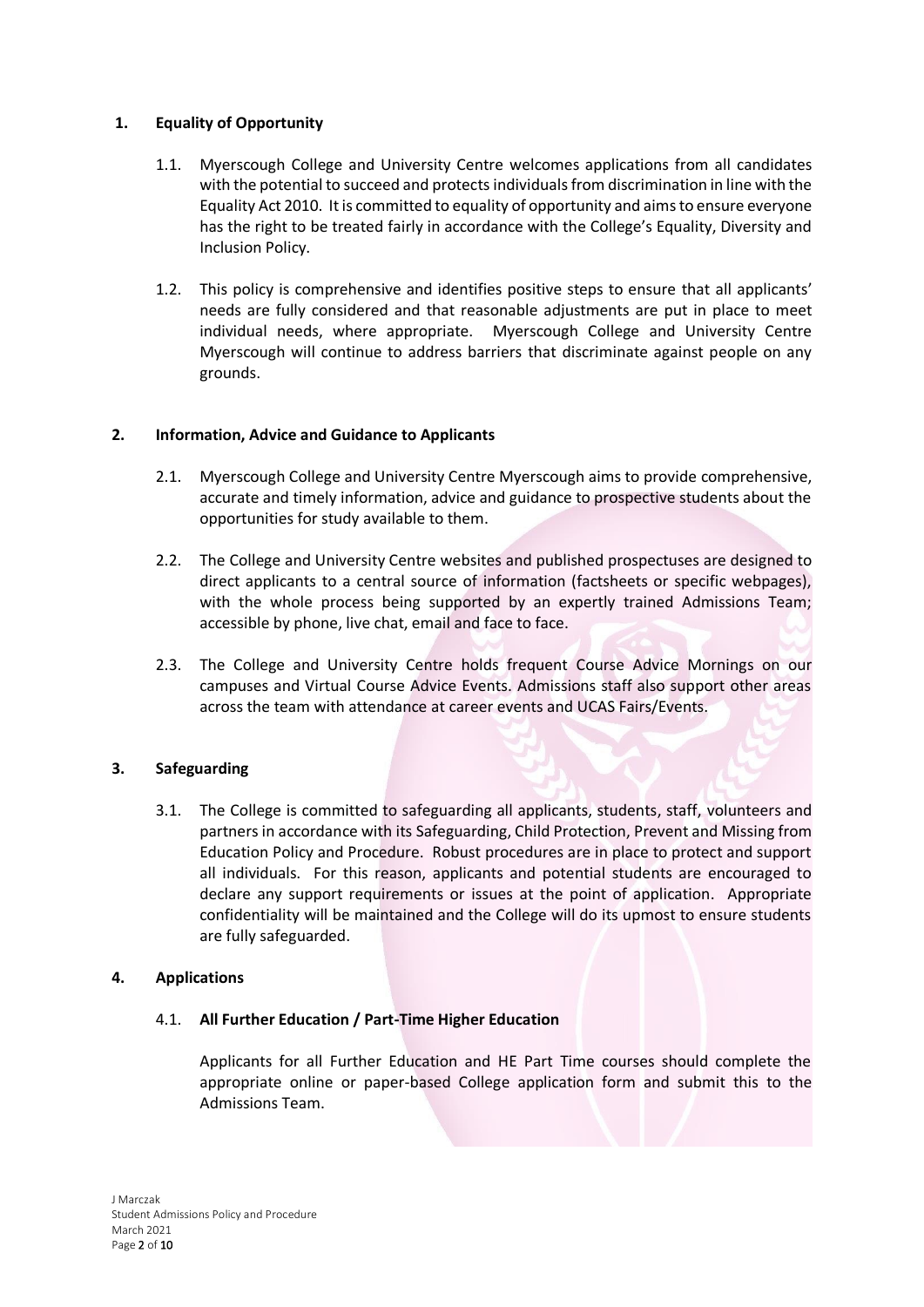4.1.1 Where an applicant is transferring to top-up their course when the first year has been completed at another institution, additional information may be requested at the point of application so a record of prior attainment can be reviewed to ensure the top-up course is suitable and will meeting awarding body viability obligations.

#### 4.2. **Full-Time Higher Education**

Applicants for all full time Higher Education courses must apply via UCAS, in accordance with UCAS guidelines [\(www.ucas.com\)](http://www.ucas.com/).

#### 4.3. **Apprenticeships**

Applicants who wish to pursue an Apprenticeship option must be in employment and have the agreement of their employer prior to submitting an application. Applications may be made online by following the link from the relevant apprenticeship programme on the College's website. The employer can also contact the College directly to instigate the process and be provided with the appropriate forms to complete.

#### 4.4. **14 – 16**

Applicants for 14-16 courses will be required to complete the online application form and the school or home education parent must complete the supporting application form, Part B. Unless both parts of the application form are received, the Admissions team will be unable to process the application.

#### 4.5. **Internal Progression**

Internal Further Education (part time and full time) applicants wishing to progress onto another FE course can register their interest with their course tutor/job coach directly or during a Personal Tutorial. The expression of interest will be recorded on the College's systems for review by the Admissions Team and Curriculum Area. Applicant are also able to apply directly via the College internal application form but applicants are strongly advised to speak to a member of teaching or support staff, before making their application. If no further consideration is needed, once an expression of interest has been made and approved, in most cases, applicants will be made a Conditional Offer based on the successful completion of their current course along with a good record of behaviour and attendance.

- 4.5.1 Internal Higher Education applicants (both part time and online) can apply for a top-up course by completing the online application form which is available from their course tutor. It is strongly recommended that an applicant discusses their progression with a member of the curriculum team before making an application. The form is available in other formats upon request.
- 4.6. At the discretion of the Student Admissions Manager, applications may be referred to the Admissions and Support Advisory Panel at any stage during the Admissions process. Examples of this include, where disclosures in relation to criminal convictions have been made which may require further investigation on safeguarding grounds.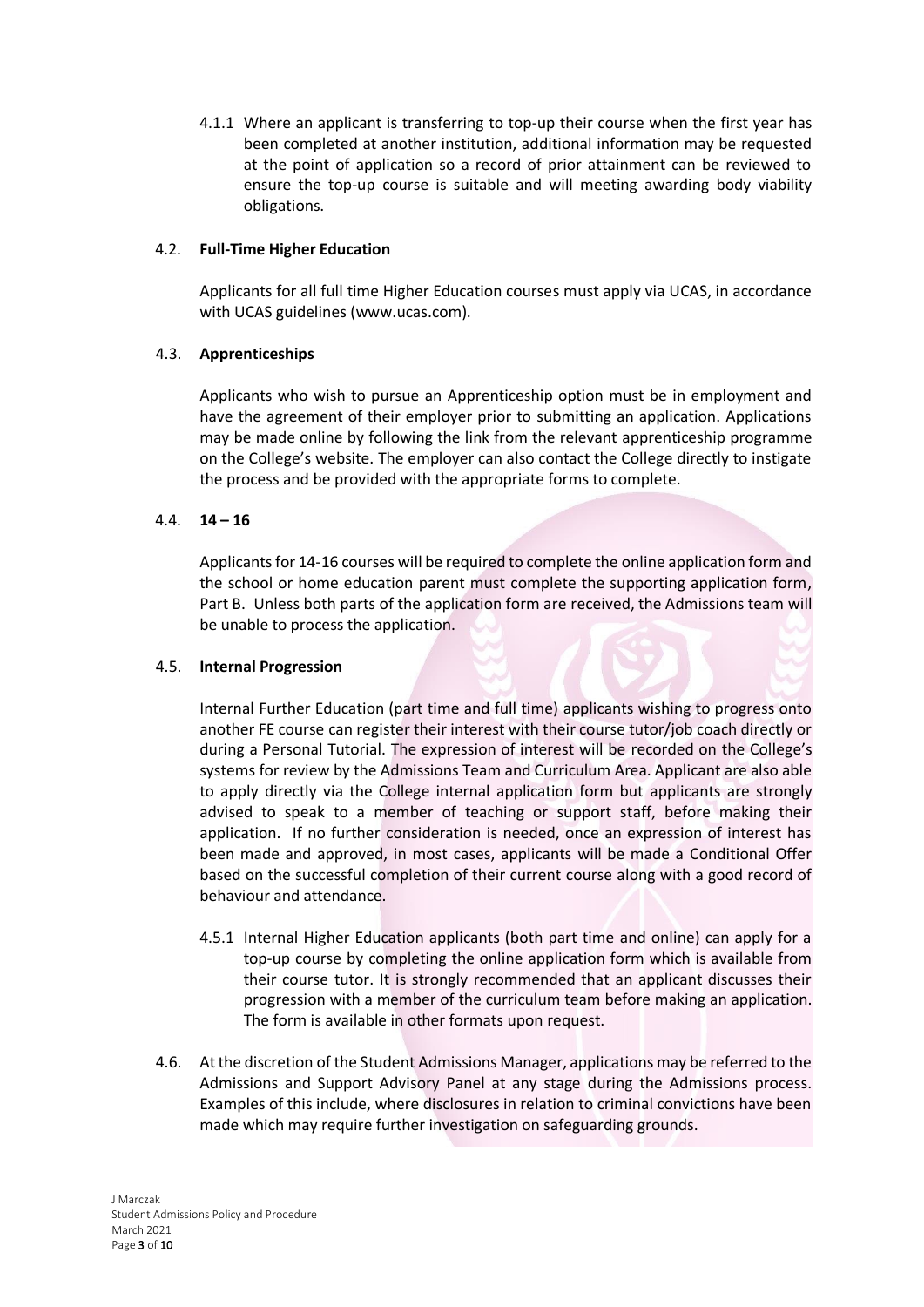Teaching staff may also request that an application be reviewed by the panel at any point. It is College policy that applications from all applicants who have an Education, Health and Care Plan, or who are home educated, are reviewed by the panel.

# **5. Interviews/Applicant Days**

Applicants may be required to attend an interview or Applicant Day to assess their suitability for the course.

- 5.1 Where offers for Further Education courses are made without an interview, applicants will normally be invited to attend a Taster Day or given the opportunity to speak with a Study Programme Leader on a specified date or at a Course Advice Morning.
- 5.2 Where a prospective Further Education or part time Higher Education student submits an application whilst attending a Course Advice Morning after having spoken with a Course Tutor, this application will be logged as a Fast-Track application and monitored to ensure additional checks are made once the application form has been received by the Recruitment and Admissions team. HE Full time applicants are not permitted to use the Fast-Track service and must follow the UCAS process.
- 5.3 In some cases, Further Education applicants will be required to take initial assessments in Maths and English during their interview. Where this is the case, detailed instructions will be included in the interview invitation.
- 5.4 To ensure any available support can be provided when a learner has enrolled, applicants who indicate a disability or learning difficulty upon application, may be interviewed by a member the Inclusive Learning Team.
- 5.5 In cases where an interview date or Applicant Day is not appropriate, then a telephone or videophone consultation may take place.
- 5.6 Interviews/Applicant Days will be arranged by the Admissions team and applicants will be informed in writing, within 10 days of the relevant curriculum team confirming details of the method of delivery, time and place of the event. Invitations may be delayed where applicants have not provided any requested supporting documentation or information, which would be essential for the processing of the application form.
- 5.7 Where applicants are invited to an interview the purpose is to:
	- Enable tutors to decide on an applicant's ability to complete the course successfully, establish their motivations, ability, appropriateness and suitability for joining their chosen course and explain alternatives if appropriate.
	- Enable prospective students/trainees to gain an understanding of the course they are interested in and to form a view on how it will meet their requirements.
	- Enable tutors to provide more detailed information about the course and facilities including residential accommodation (if relevant).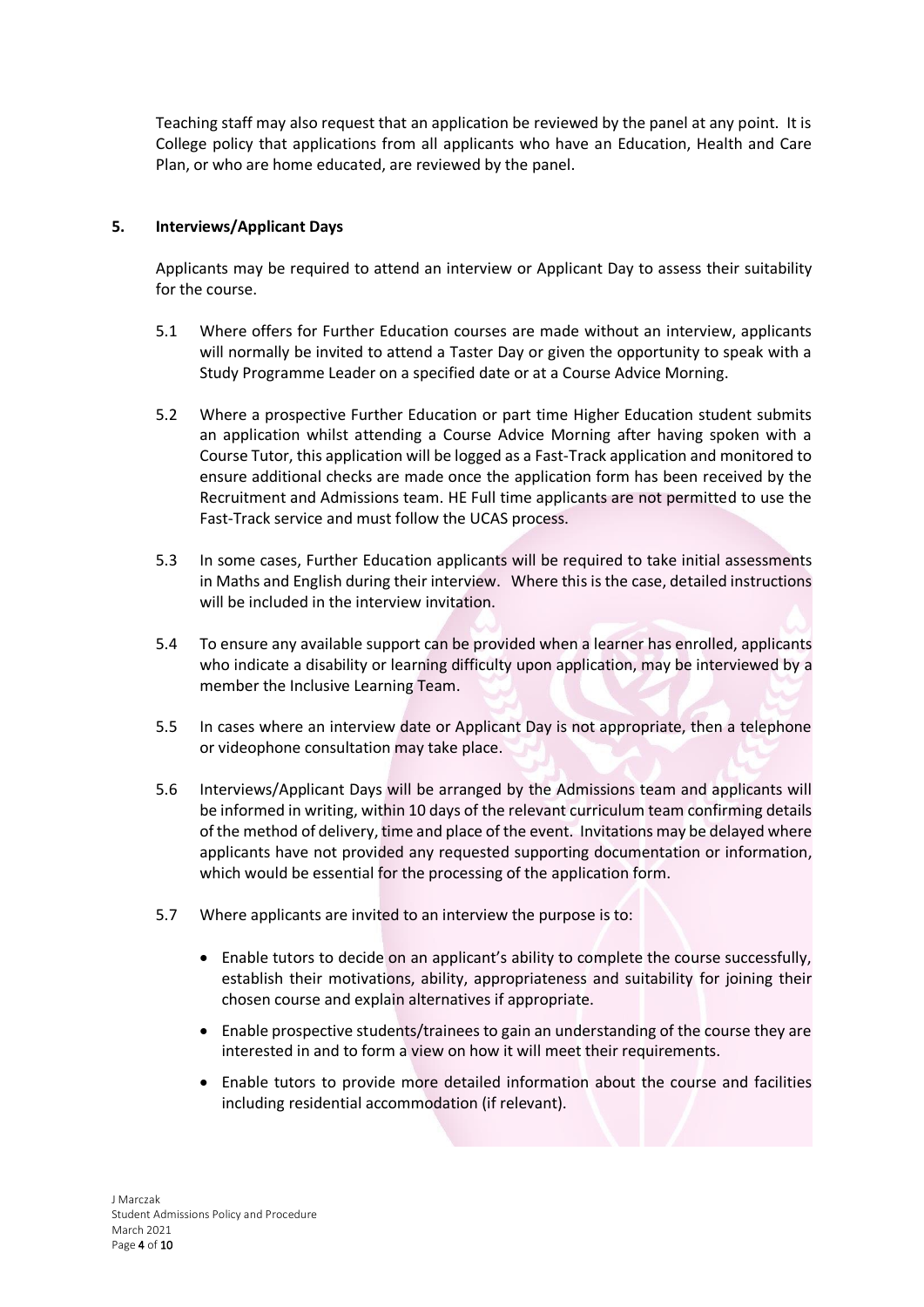• Enable Inclusive Learning staff to assess any learning support requirements.

Interviews and information meetings are designed to be a two-way process and applicants are encouraged to ask questions.

In the majority of cases, there will be one interview. However, sometimes it may be necessary to request further meetings, for example if applicants have chosen a vocational course and need to demonstrate practical skills. It is the intention of the College/University Centre to keep interviews to a minimum and only ask candidates to return where it is considered necessary. Where applicants decide to choose another course after their initial interview, a further interview may be required, particularly if this is in a different subject area.

- 5.8 Following an interview or information meeting, the Programme Leader/Course Tutor (and Inclusive Learning staff member, where relevant) will make one of the following recommendations:
	- Offer an Unconditional place\*
	- Offer a Conditional place
	- Offer an alternative course
	- Refer to the Admissions and Support Advisory Panel (in complex/exceptional cases)
	- Rejection (unsuccessful application)

\*For Higher Education courses, unconditional offers will only be made to applicants who have already achieved the required entry criteria for the course.

## **6. Criteria for Entry**

- 6.1. The main principles involved in determining the offer of a place on a course are as follows:
	- that the applicant is clear that the course meets their aims and aspirations;
	- that the applicant has the necessary standard of education to have a good chance of fulfilling the learning outcomes of the course, therefore successful applicants should normally have obtained or expect to obtain the entry requirements specified to study.
- 6.2. The University Centre's standard entry requirements for all Higher Education courses are detailed in the relevant Course Definitive Document (Programme Specification) and Fact Sheet.
- 6.3. The College's standard entry requirements for all Further Education courses are detailed on the relevant Course Fact Sheet.

## **7. Receiving an Offer**

*7.1.* Applicants will be notified in writing of the outcome of the application/interview within 10 working days\* of the interview date or receipt of application. If the applicant is accepted onto the course, a Conditional or Unconditional Offer will be issued. HE Full time applicants are also notified via UCAS Track.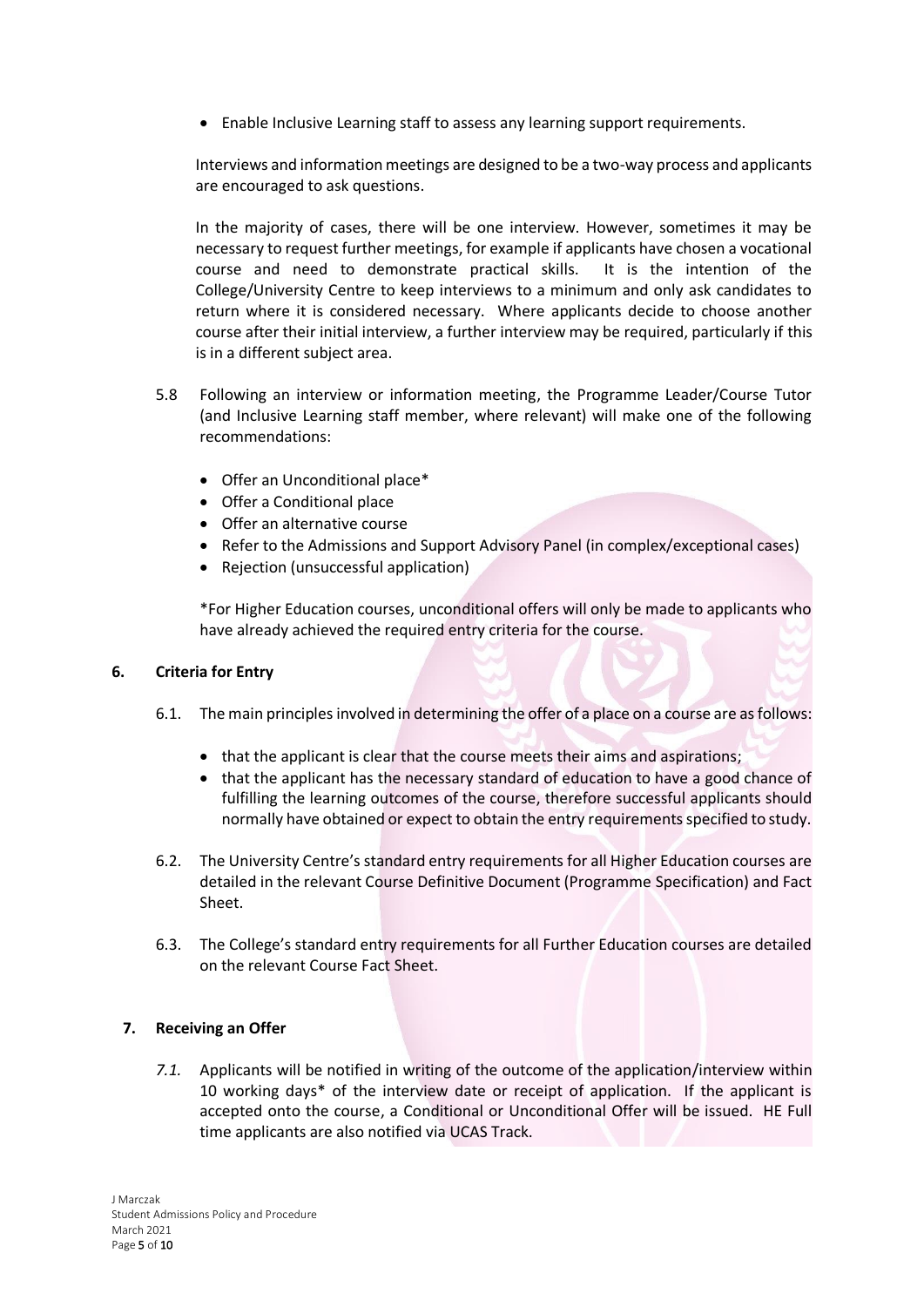*\*In exceptional circumstances, offers may be delayed if further time is needed to ensure the offer should be made. For example, the College may need to assess and review the cost and viability of suggested reasonable adjustments. In the event that the applicant has applied after or within 5 days of the course start date, official notification may not be sent and all IAG and support information will be covered during the enrolment and induction processes.*

Applicants will receive log-in details for the Myerscough College and University Centre digital systems via their offer documentation. This will allow them to access a College/University Centre email account and direct them to important information such as bursaries, student finance, information for parents and how to prepare for their course of study. It also allows applicants to apply for accommodation (where applicable) and complete their Health and Wellbeing Consent Form (using their My Student Portal account). Please refer to the Allocation of Student Residential Accommodation Policy and Procedure for more information about residential applications.

7.2. For applicants applying for a 14-16 course, following a successful interview, a Conditional Offer letter will be issued. Enrolment onto the course cannot proceed until any additional support information and/or Health and Wellbeing Consent information has been completed. For Home Educated students, enrolment will not take place until the Confirmation of Home Education Form has been completed. In the case of a rejection, the School (or parent for home educated applicants) will be contacted in the first instance so that any options may be explored or recommendations of alternative courses can be discussed.

## **8. Exceptional Entry**

8.1. Where applicants do not meet the standard entry requirements, exceptional entry may be considered. Under these circumstances, applicants may be asked to provide evidence of completed work experience, training courses and similar work related activities. In some cases, pre-entry assignments may be set to assist in determining the appropriate course offer for an individual applicant.

Myerscough College and University Centre Myerscough has FREDIE Policy (Fairness, Respect, Equality, Diversity, Inclusion and Engagement) that encourages applications from students with non-standard entry requirements. All students are recruited with integrity and should be capable of satisfactorily completing the course upon which they are enrolled.

- 8.2. Each student is considered on their own individual merit. Applicants will be identified as exceptional entrants at the time of application.
- 8.3. **For Higher Education applicants:** University Centre Myerscough will follow the exceptional entry guidance and Academic Regulations of the relevant University, as well as the relevant sections of the Quality Assurance Agency (QAA) UK Quality Code for Higher Education. In line with the University's Academic Regulations, the College/University Centre will not normally make unconditional offers to Higher Education applicants after only one year of post-16 study. In cases where examining bodies allocate multiple grades and where there is no direct comparable grade in an alternative qualification, the deficit in UCAS tariff points will be considered in the positive.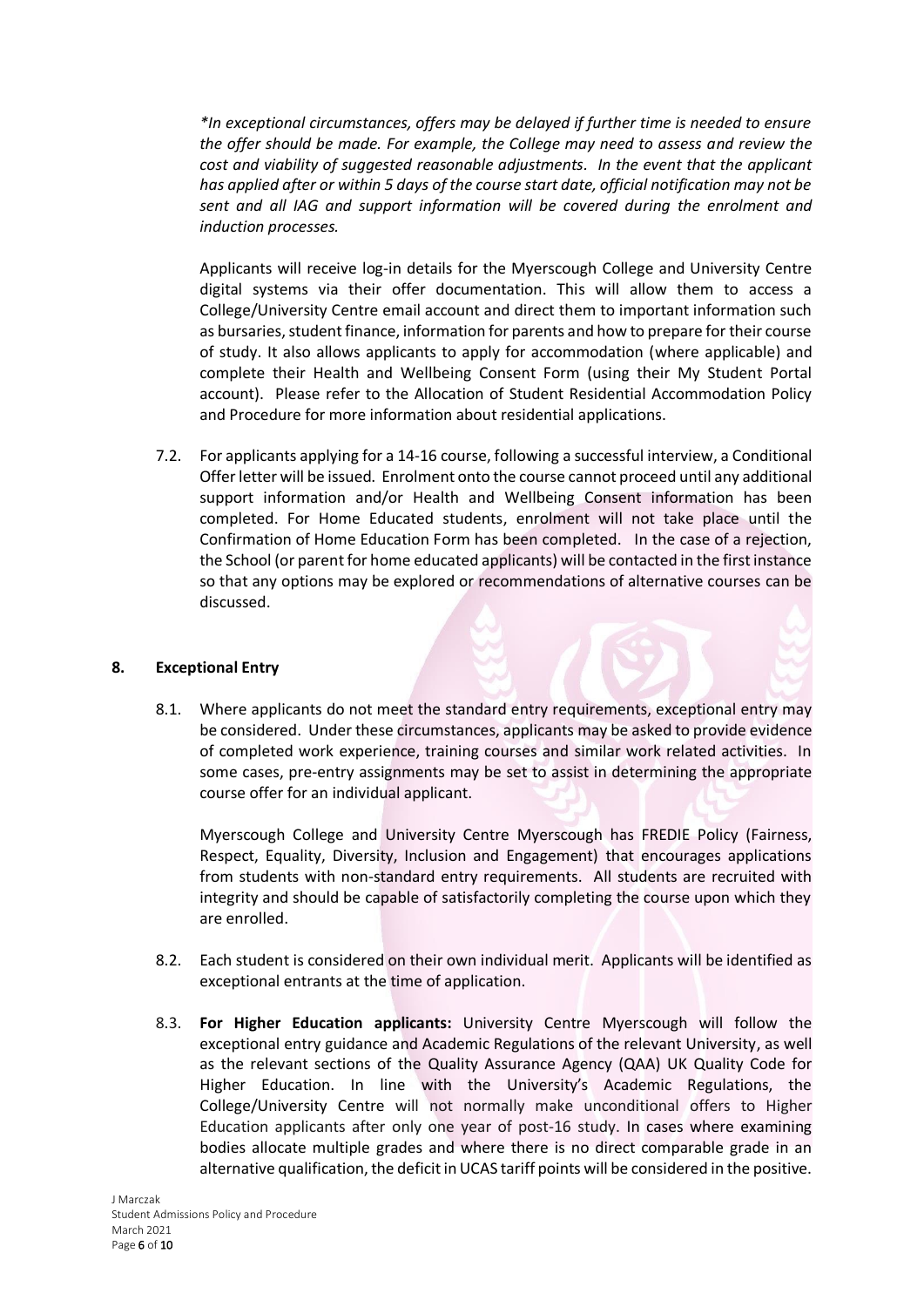8.4. **For Further Education applicants:** Myerscough College's curriculum is structured such that courses are offered at all levels. Consequently, all applicants for Further Education courses may be made an offer of a place on a course at a level commensurate with their qualifications.

Where an individual wishes to pursue an application for a Further Education course at a level above that for which their qualifications are appropriate, exceptional entry may be considered.

## 8.5. **Assessment of Exceptional Entry**

Tutors will interview exceptional entry applicants and make recommendations to the Head of Area (FE) or Assistant Principal (HE). The relevant Head of Area (FE) or Assistant Principal (HE) will approve all exceptional entrants. The following selection criteria may be used:

- written application
- pre-entry assignment
- reports/references
- study skills/access course
- individual interview(s) of both a formal and informal nature
- written tests and/or assignments

This is not an exhaustive list and other evidence may be considered such as:

- age and maturity
- students' needs, aspirations and potential, and how these are compatible
- Record of Achievement
- employer references and/or College reports
- range of work experience
- level of numeracy and literacy
- 8.6. Where an applicant is applying for a part-time course of study, employer support may also be an important factor for consideration.
- 8.7. Where approval is given, the standard Admissions procedure will then apply.

#### **9. Equal Opportunities and Failure to Disclose**

- 9.1. Further Education, Apprenticeship, 14-16 and Higher Education Part Time application forms request information from applicants in relation to unspent criminal convictions\*. The College believes in equal opportunities and will not immediately consider a disclosure of a criminal record as a barrier to study.
	- 9.1.1. \*Applicants for Teacher Training courses will be asked to confirm any non-spent convictions as well as any driving offences as part of the UCLan's Suitability to Teach Initiative.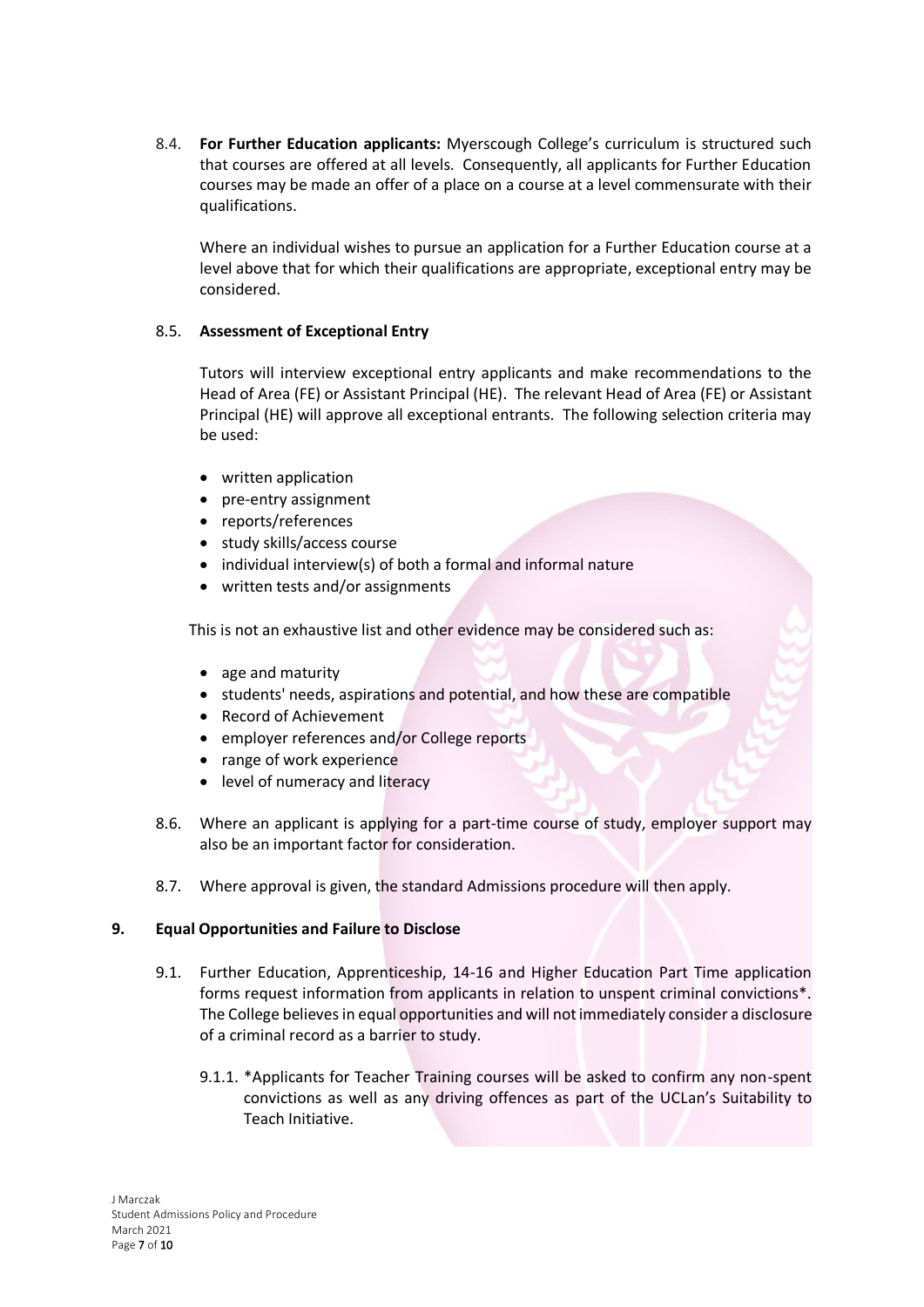9.2 Where a disclosure is made, the College/University Centre will contact the applicant for further information in relation to the disclosure. Any additional information that the applicant provides in relation to a conviction will be dealt with confidentially. We may also request references from key support workers or contacts in the probation services. We would ask for permission from the applicant to contact them for more information or supporting documents.

The College/University Centre will use the information to assess any safeguarding concerns and other potential risks to both the applicant, the College Staff and Students.

- 9.2. The final decision of acceptance will be made by the Admissions and Support Advisory Panel.
- 9.3. For Higher Education Full Time study, the disclosure question is asked after an offer has been made via an electronic survey.
- 9.4. Where the applicant is a member of staff, then a decision will be made in conjunction with any information already provided to the College's HR Team.
- 9.5. Myerscough College and University Centre reserves the right to withdraw any offer made, where an applicant has failed to disclose information or who discloses at a late stage, information which may influence the Admissions process and/or decision of an offer.

#### **10. Appeals and Complaints**

- 10.1. Applicants who wish to appeal or complain about an aspect of the College's Admissions process should write to the Director of Corporate Services within 10 working days of notification of the decision. They should clearly indicate the grounds on which the complaint or appeal is based.
- 10.2. The Director of Corporate Services will record and acknowledge receipt of the complaint or appeal within 5 working days.
- 10.3. A complaint is a specific concern related to a procedural error, irregularity or maladministration in the Admissions process will be dealt with in accordance with the College's Complaints Policy and Procedure.
- 10.4. An appeal is a request for a formal review of an Admissions decision or condition of offer and will be presented to the Admissions and Support Advisory Panel for their deliberation and decision.
- 10.5. Where an appeal is against a decision made by the Admissions and Support Advisory Panel, this will be heard by the Vice Principal.
- 10.6. The Director of Corporate Services will be responsible for informing the applicant of the outcome of the Appeal. The decision of the Vice Principal is final.
- 10.7. Appeals will not be considered if they are: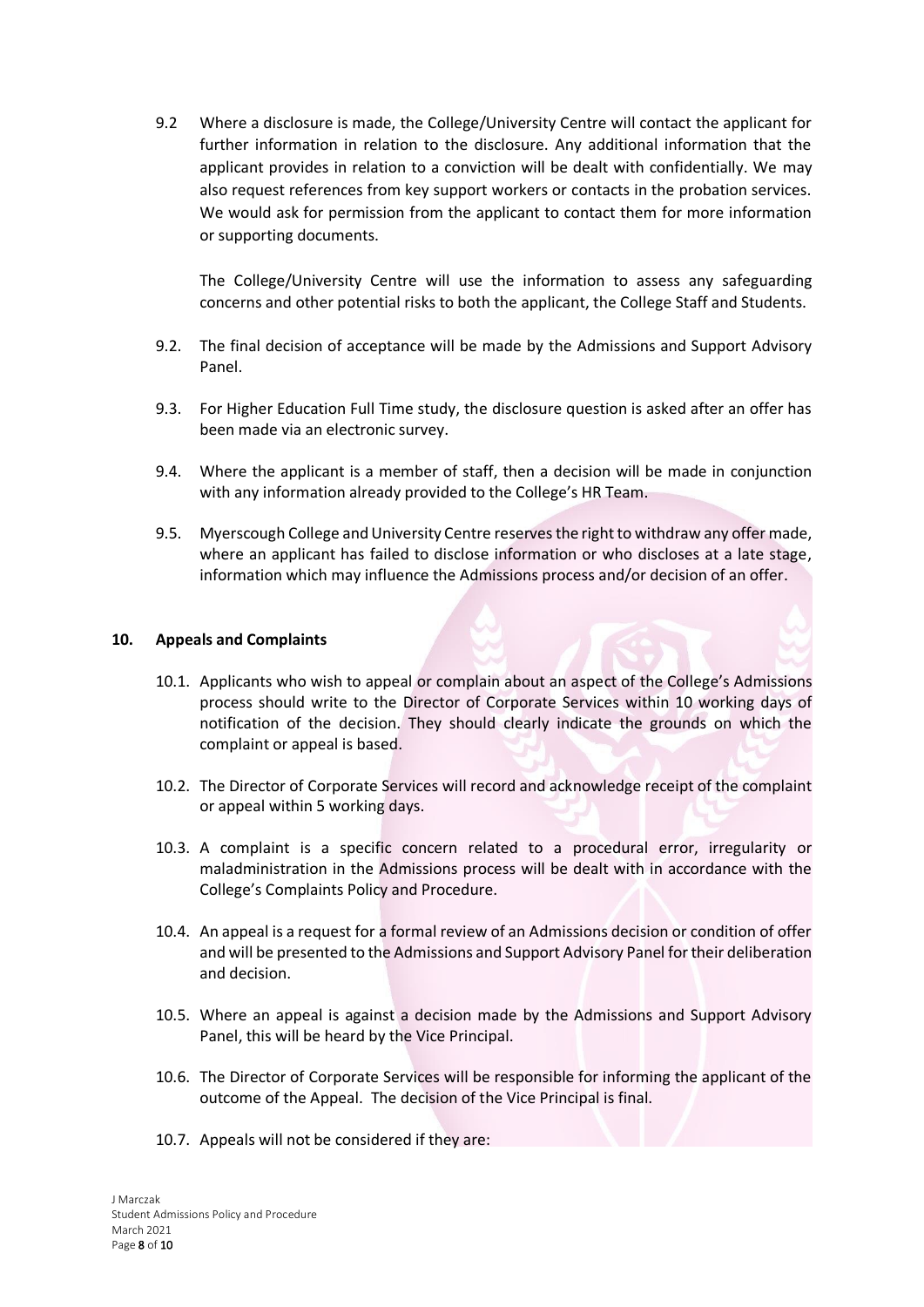- regarding matters of academic judgement regarding an applicant's ability to study a programme;
- about an applicant's failure to satisfy non-academic requirements specified by external agencies for a particular programme (eg criminal records checks).

## **11. International Admissions**

- 11.1 EU applicants who are able to provide evidence of a settled or pre-settled status (under the EU Settlement Scheme) and applicants from the Republic of Ireland will be considered for entry on a course where comparable qualifications (to the UK) can be provided.
- 11.2 For non-EU applicants and EU applicants (excluding applicants from the Republic of Ireland) who are unable to provide settled or pre-settled status evidence, or any applicant who requires a visa to study in the UK, the standard application process will apply, however individuals will be required to meet additional criteria, which is set by the UK Government. The College/University Centre will provide a bespoke guidance document to the applicant, instructing them on the steps they need to take and the fees involved. The College/University Centre can only accept applicants for full time courses that are QCF Level 3 or Higher.

## **Documents Associated with this Policy:**

- Myerscough College Application Form (FE Full-time, FE Part-Time, HE Part-Time, Internal Progression HE and FE)
- Teacher Training Application Form
- Myerscough Apprenticeships Application Form
- UCAS Application [\(www.ucas.com\)](http://www.ucas.com/)
- HE Programme Specifications
- UK Quality Code for Higher Education
- Admissions and Support Advisory Panel Constitution and Terms of Reference
- Complaints Policy and Procedure
- Allocation of Student Residential Accommodation Policy and Procedure
- FREDIE Policy and Procedure